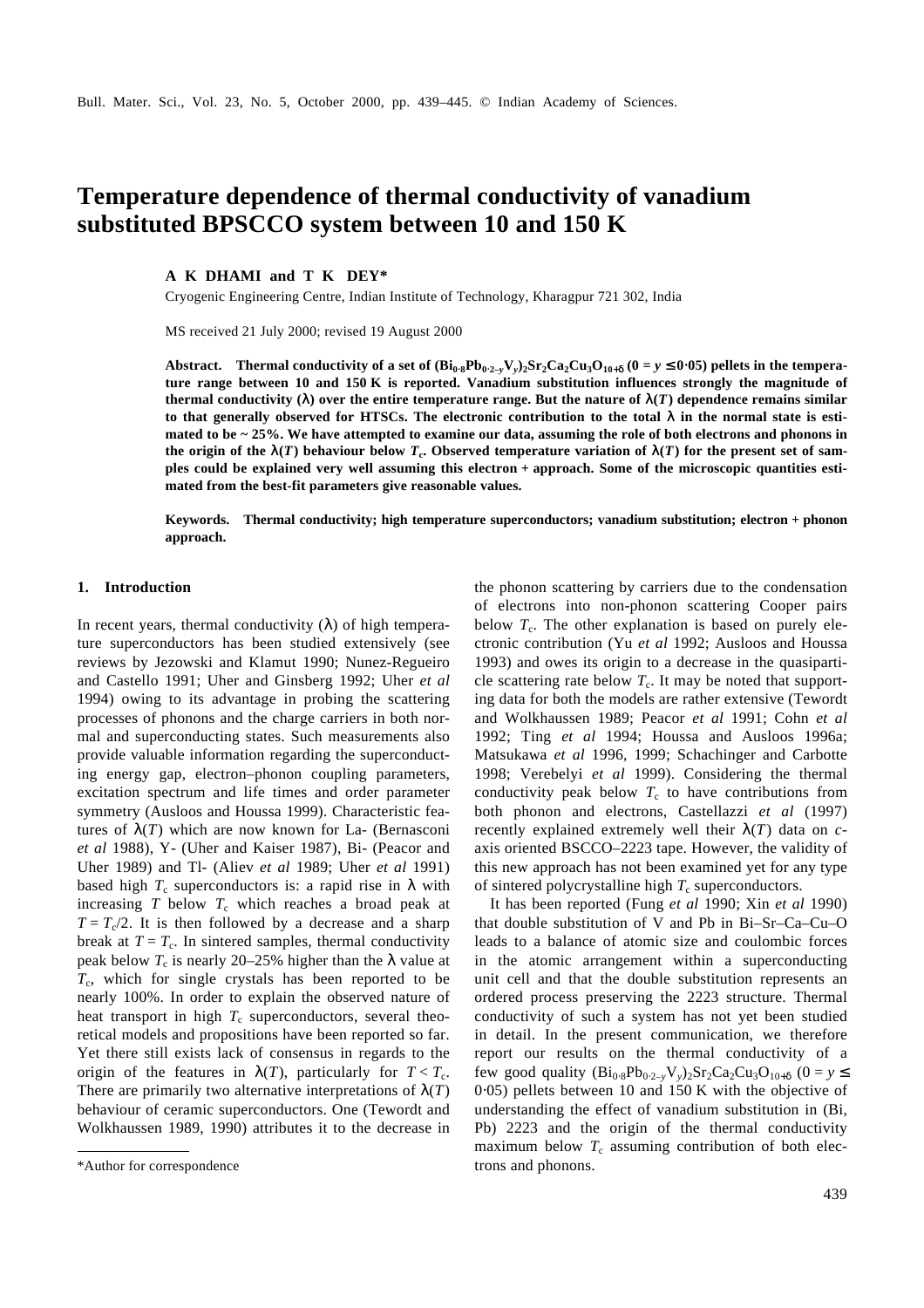#### **2. Experimental**

The usual ceramic route was followed for the synthesis of the present batch of samples, using 99⋅9% pure  $Bi<sub>2</sub>O<sub>3</sub>$ , PbO,  $V_2O_5$  and CuO and 99% pure CaCO<sub>3</sub> and Sr<sub>2</sub>CO<sub>3</sub> as starting materials. The above chemicals, in the desired proportions were mixed thoroughly in an agate mortar and then calcined in an alumina crucible for a total period of 48 h at 820 C, with one intermediate grinding after 24 h. The calcined mass was repulverized and then pelletized. The pellets were sintered in air at 840 C for 106 h and subsequently furnace cooled to room temperature.

XRD peaks of the present set of  $(Bi_{0.8}Pb_{0.2-y}V_y)_2$  $Sr_2Ca_2Cu_3O_{10+*d*}$  (0 = *y* ≤ 0⋅05) samples were indexed according to tetragonal unit cell and they indicate the presence of both 2212 and 2223 phases. But, 2223 phase remains the major one. The lattice parameters obtained corresponding to both 2221 and 2223 phases are given in table 1. The XRD analysis also indicates only marginal changes in the lattice parameters with vanadium addition. Excess oxygen content (*d*) in the prepared pellets was determined by a volumetric method and all the samples contained nearly the same value of *d* (table 1).

The electrical resistivity of the samples  $(12 \times 3 \times 2 \text{ mm})$ was determined by a d.c. four-probe method. The experiment was performed in an exchange gas cryostat between 77 and 300 K. The temperature was recorded by a calibrated copper-constantan thermocouple. All the voltages were measured with a resolution of 10 nV, using a Keithley model 181 digital nano voltmeter.

A steady state heat flow method, using a pellet shaped specimen ( $\mathbf{f} = 12$  mm, thickness = 3 mm), was employed for the measurement of thermal conductivity. The experiment was conducted in a cryorefrigerator (APD model 202) between 10 and 150 K, at a vacuum level better than 10<sup>-6</sup> torr. One end of the sample was attached to the 10 K stage of the cryo-cooler and the other end to a small copper block containing a  $50 \Omega$  constantan wire heater. The pellet was fixed to the upper and lower copper blocks with silver cement adhesive containing high-density fine silver powder. The sample was carefully protected from radiation by a controlled copper radiation shield. Sample temperature was set and controlled by a precision cryogenic temperature controller (Scientific Instrument Model 9650) to a level better than + 0⋅05 K. A gold + 0⋅07% iron

vs chromel differential thermocouple was used to monitor Δ*T*. The temperature gradient used in our experiment was between 0⋅5 and 1 K depending upon the temperature range of measurement. Constant heater power for producing Δ*T* was provided by a programmable current source (Advantest model TR 6142). All the voltages were measured with a combination of a Keithley model 220 scanner and a digital nano voltmeter (Keithley model 181) with a resolution of 0⋅01 μV. The maximum estimated uncertainty in the measurement of thermal conductivity was estimated to be 4% over the reported temperature range.

## **3. Results and discussion**

The temperature dependence of the electrical resistivity of the  $(Bi_{0.8}Pb_{0.2-v}V_y)_{2}Sr_2Ca_2Cu_3O_{10+d}$  (0 = *y* ≤ 0⋅05) pellets between  $T_{\text{co}}$  and 300 K are given in figure 1. The presence of vanadium in (Bi–Pb) cuprates marginally reduces  $T_{\rm co}$ to ~ 104 K ( $y = 0.05$ ) from 105 K ( $y = 0$ ). The superconducting onset temperature however remains unaltered (128 K) for all the samples. Resistivity of the samples shows an increase with increasing vanadium content in the sample (table 1). With lowering of temperature, resistivity of all the samples decreases linearly up to close to 130 K with a slope of  $\sim 0.01$  K. Contrary to the XRD data, the temperature dependence of the electrical resistivity of the pellets does not reveal any feature indicative of the 2212 phase.

The thermal conductivity (*l*) of the above pellets between 10 and 150 K are shown in figure 2. Strong influence of vanadium substitution on the magnitude of *l* in the measured temperature range is clearly evident. In the normal state at 150 K, the thermal conductivity of the sample with  $y = 0.05$  shows reduction of about 30% with respect to the undoped sample. Similarly, the magnitude of the maximum thermal conductivity  $(I_{\text{max}})$  below  $T_c$ diminishes to  $6·05$  mW/cm K for sample with  $y = 0·05$ from 8⋅85 mW/cm K for sample with  $y = 0$ . Other qualitative features of the temperature dependence of the thermal conductivity for both pure and substituted samples are similar to those reported for HTSCs. It is known that the magnitude of the thermal conductivity of HTSCs is primarily dominated by phonon contribution (the electronic contribution being only  $\sim$  20–30%). The increase in elec-

**Table 1.** Details of the characteristics of  $(Bi_{0.8}Pb_{0.2-y}V_y)_2Sr_2Ca_2Cu_3O_{10+**d**}$  sintered pellets.

|                                      |                         |                                       | Lattice parameters (A)  |                         |                         |                         |                      |
|--------------------------------------|-------------------------|---------------------------------------|-------------------------|-------------------------|-------------------------|-------------------------|----------------------|
|                                      |                         |                                       | 2223                    |                         | 2212                    |                         | Excess               |
| Sample<br>composition                | $T_{\rm c}$<br>(K)      | $\mathbf{r}_{300}$<br>$(m\Omega$ -cm) | $a = b$                 | c                       | $a = b$                 | $\mathcal{C}$           | oxygen<br>(d)        |
| $y = 0$<br>$y = 0.025$<br>$y = 0.05$ | 105.3<br>104.5<br>104.0 | 3.25<br>3.30<br>3.60                  | 5.399<br>5.403<br>5.406 | 36.97<br>36.98<br>36.97 | 5.360<br>5.362<br>5.364 | 30.63<br>30.63<br>30.63 | 0.11<br>0.12<br>0.12 |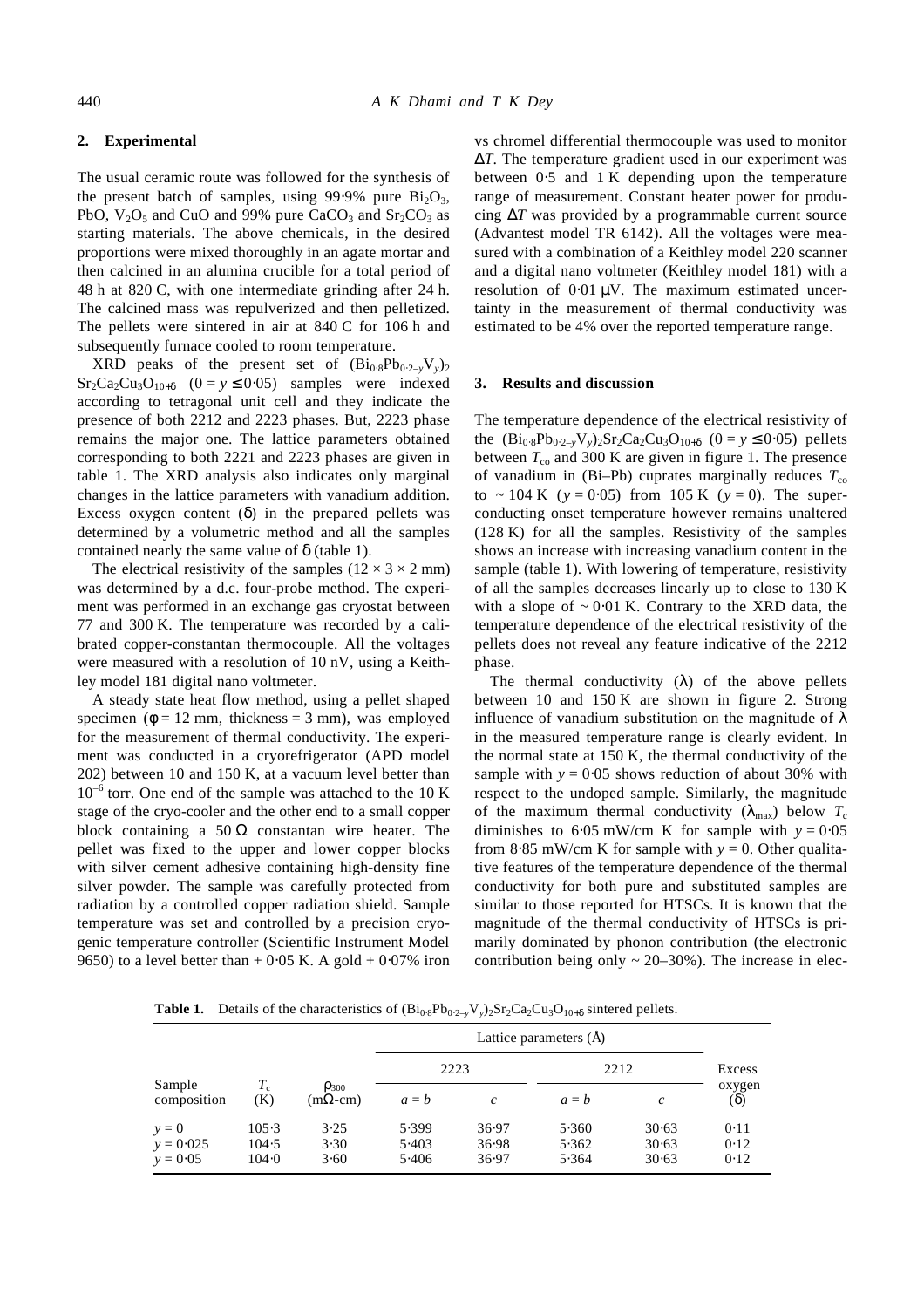trical resistivity as well as the small decrease in  $T_c$ observed in our vanadium substituted samples suggest that the already small contribution of carriers to the thermal conductivity of (Bi, Pb) 2223 is further reduced due to substitution of vanadium. As the atomic size of vanadium is much smaller than that of Pb, the phonon scattering by mass difference is expected to be enhanced in the present case. In addition, occurrence of sheet-like faults, intergrowths etc are some of the common features in perovskite-like materials and such defects will have frequency dependent phonon scattering rates at lower temperatures. Therefore, the degradation of thermal conductivity observed with vanadium substitution for Pb in (Bi–Pb) 2223, is likely to be associated with the combined effect of decreasing carrier contribution to total *l* and the overall increase in phonon-defects scattering.

Three different approaches have been proposed till date to account for the occurrence of the thermal conductivity peak below  $T_c$ . The phonon approach (Tewordt and Wolkhausen 1989) was the first to be proposed, which was used by many researchers (Dey *et al* 1991; Peacor *et al* 1991; Cohn *et al* 1992; Dey and Barik 1992; Ravindran *et al* 1992; Anderson *et al* 1994; Livanov and Fridman 1994, and many others) to explain the experimental  $I(T)$  data with reasonable success. Based on a few experimental evidences (Chawlek *et al* 1990; Nuss *et al* 1991; Bonn *et al* 1992; Romero *et al* 1992), Yu *et al* (1992) argued that the large enhancement in  $\bm{l}$  in the superconducting state originates from the electronic contribution of the Cu–O plane, which increases rapidly below  $T_c$  due to strongly suppressed quasiparticle scattering rate in the superconducting state. Assuming  $\boldsymbol{I}$  below  $T_c$  to be of

purely electronic origin, Ausloos and Houssa (1993) also derived an expression for the electronic thermal conductivity  $(I_e^s)$  below  $T_c$  based on a phenomenological model that includes partial condensation of carriers in HTSCs. It may be noted that various authors (Yu *et al* 1992; Ausloos and Houssa 1993; Houssa and Ausloos 1994; Matsukawa *et al* 1999; Verebelyi *et al* 1999) have been successful in explaining their  $I(T)$  data below  $T_c$  with the assumption that temperature dependence of the phonon thermal conductivity  $(I_{\text{ph}})$  remains unaffected by the superconducting transition. Cohn *et al* (1993) pointed out that such an assumption conflicts with the calculation of  $I_{\text{ph}}$  for YBCO (Tewordt and Wolkhaussen 1989, 1990; Uher and Ginsberg 1992) using a BCS model for superconductivity. In another approach, Castellazzi *et al* (1997) showed for their sample of BSCCO (2223) *c*-oriented tape that the sudden enhancement in thermal conductivity owes its origin to both phonons and electrons and the thermal conductivity calculated using this approach was in excellent agreement with the experimental data. In view of these, we present here the analysis of our  $I(T)$  data taking into account the role of both phonons and electrons towards the origin of the thermal conductivity peak below  $T_c$ .

In the temperature range 110–170 K,  $I(T)$  is essentially temperature independent. The normal state metallic behaviour of resistivity allows us to estimate the charge carrier contribution to  $I(T)$  from the Widemann–Frantz (WF) law:

$$
\bm{I}_{\mathrm{e}}=L_{0}T/\bm{r},
$$

where  $L_0$ =2⋅45 × 10<sup>-8</sup> WΩK<sup>-2</sup> is the Lorenz number and **r** the electrical resistivity. Accordingly, the electronic con-





**Figure 1.** Temperature dependences of the electrical resistivities of  $(Bi_{0.8}Pb_{0.2-y}V_y)_2Sr_2Ca_2Cu_3O_{10+**d**}$  sintered pellets. (a) *y* = 0, (b) *y* = 0⋅025 and (c) *y* = 0⋅05.

**Figure 2.** Temperature dependences of the thermal conductivities of  $(Bi_{0.8}Pb_{0.2-y}V_y)_2Sr_2Ca_2Cu_3O_{10+*d*}$  sintered pellets. (a)  $y = 0$ , (b)  $y = 0.025$  and (c)  $y = 0.05$ .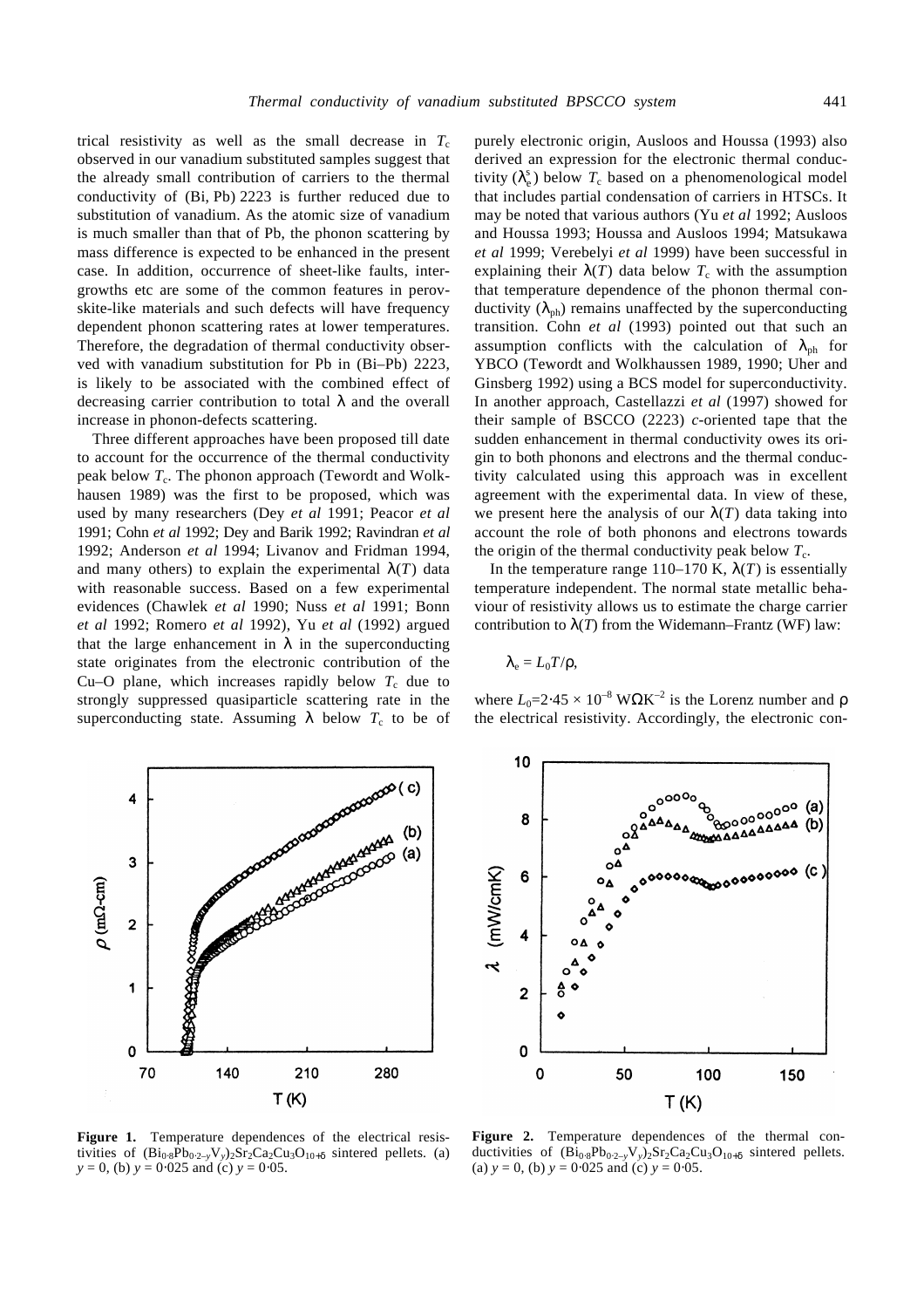tribution in the normal state in our samples lies in the range between 24 and 30%. This estimate of  $I_e$  may be slightly in error if the electronic relaxation time of the carriers is different for thermal relaxation time, the result of inelastic scattering. However, we take the position as most of the previous researchers have done that the dominant contribution to  $I(T)$  above  $T_c$  is due to phonon contribution.

The phonon part of the thermal conductivity is calculated using the well-known formulation proposed by Tewordt and Wolkhaussen (1989) which is expressed as:

$$
\mathbf{I}_{ph} = At^3 \int_0^{\mathbf{q}T} dx \frac{x^4 e^x}{(e^x - 1)^2}
$$
  
× [1+**at**<sup>4</sup> x<sup>4</sup> + **bt**<sup>2</sup> x<sup>2</sup> + **dt**x + **g** xg(x, y)]<sup>-1</sup>, (1)

where, *t*, *x* and *y* refer to the reduced temperature  $(T/T_c)$ , reduced phonon energy  $(h\textbf{w}/k_{\text{B}}T)$  and the reduced energy gap  $y = \Delta(T)/k_B T$ , respectively. We have taken a scaled BCS gap i.e.

$$
\Delta(T) = \mathbf{c} \, \Delta_{\rm BCS}(T),
$$

where  $\mathbf{c} = \Delta(0)/\Delta_{BCS}(0)$ . Temperature dependence of BCS energy gap is given by

$$
\Delta(T) = \Delta(0) [\cos \mathbf{p} t^2/2]^{1/2}.
$$

The coefficient *A* is related to the boundary scattering and *a*, *b*, *d* and *g* correspond to the relaxation rates for point defects, sheet like faults, dislocations and electron scattering, respectively. The exact form of the function  $g(x, y)$  is given by Bardeen *et al* (1959).

The electronic thermal conductivity  $(I_e^s)$  in the superconducting state has been estimated following the expression derived by Yu *et al* (1992) using Kadanoff and Martin (1961) formalism in the clean limit:



**Figure 3.** (a)–(c). Points are the experimental data on thermal conductivity of  $(Bi_{0.8}Pb_{0.2-y}V_y)_2$  $Sr_2Ca_2Cu_3O_{10+d}$  sintered pellets. (a)  $y = 0$ , (b)  $y = 0.025$  and (c)  $y = 0.05$ .  $\mathbf{I}_{ph}$  and  $\mathbf{I}_{e}$  (dashed lines) have been derived from (1) and (2) respectively. Best-fit function (solid line) is the sum of phonon and electron contributions for the parameter values listed in table 2.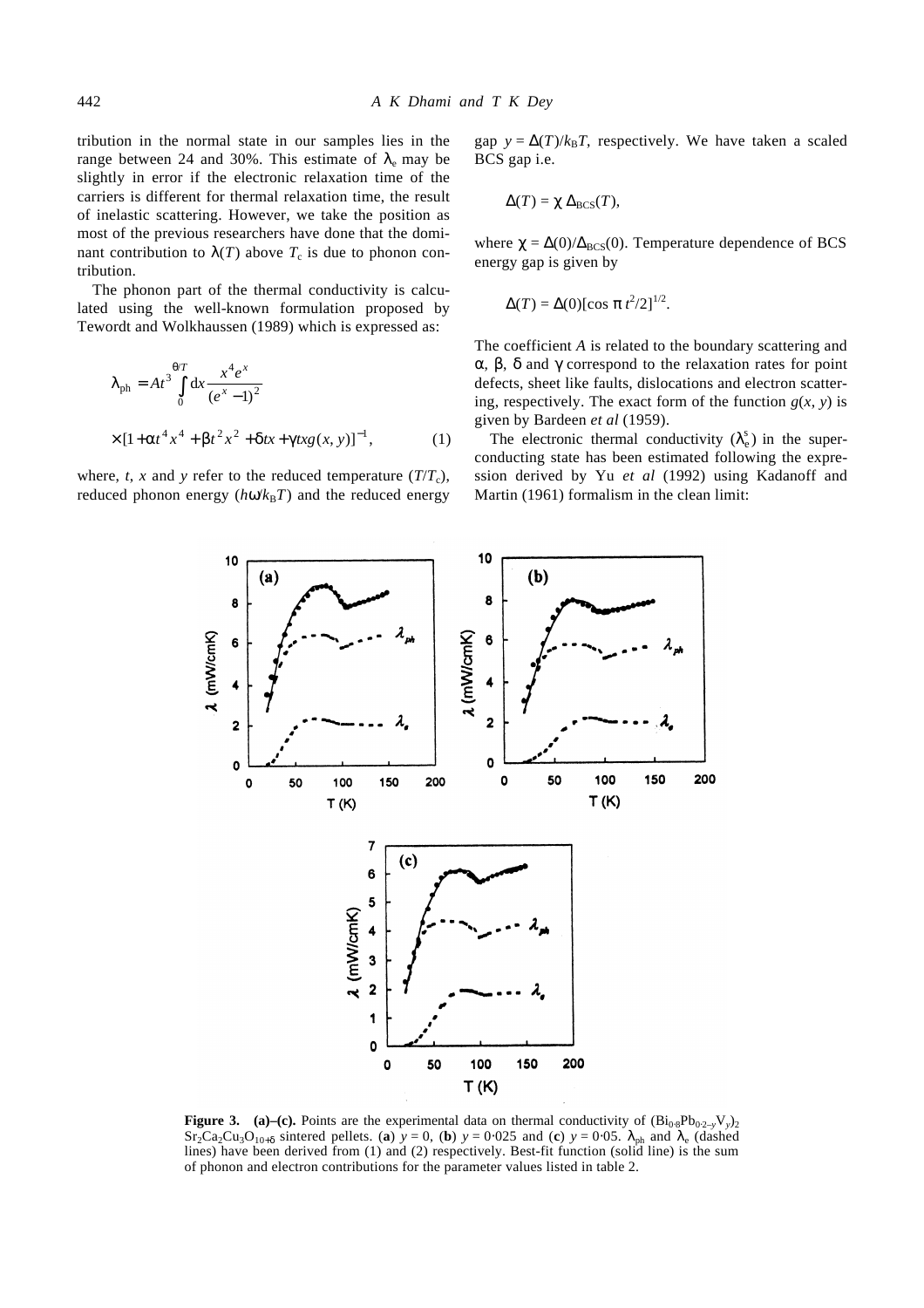$$
\mathbf{I}_{\text{e}}^{\text{s}} = \frac{N}{2mk_{\text{B}}} \frac{1}{T^2} \int_{0}^{\infty} \text{d}\mathbf{e} \cdot \mathbf{e}^2 \cdot \sec h^2 \left(\frac{E}{2k_{\text{B}}T}\right) \frac{1}{\Gamma},\tag{2}
$$

where *m* is the electron mass, *N* the electron density and *e* the normal carrier energy,  $E = \sqrt{e^2 + \Delta(T)^2}$  and  $\tilde{A}$  are

**Table 2.** Best fit parameters corresponding to the phonon + electron approach and the estimated values for some of the microscopic quantities for the present set of  $(Bi_{0.8}Pb_{0.2-v})$  $V_y$ )<sub>2</sub>Sr<sub>2</sub>Ca<sub>2</sub>Cu<sub>3</sub>O<sub>10+</sub>**d** superconducting pellets.

| Fitted parameter                     | $v = 0$ | $v = 0.025$ | $v = 0.05$ |
|--------------------------------------|---------|-------------|------------|
| $A$ (mW/cmK)                         | 4200    | 4150        | 3300       |
| a                                    | 1100    | 1100        | 1100       |
| b                                    | 100     | 100         | 100        |
| g                                    | 60      | 80          | 95         |
| q(K)                                 | 300     | 300         | 300        |
| $\Delta(0)$ (in $k_BT_c$ units)      | 1.24    | 1.24        | 1.24       |
| n                                    | 3       | 4           | 4          |
| w                                    | 0.10    | 0.40        | 0.40       |
| $L_{\rm b}$ (µm)                     | 20      | 20          | 14         |
|                                      | 0.05    | 0.07        | 0.11       |
| $N_{\rm s} \times 10^5$              | 9.08    | 9.68        | 13.70      |
| $(\Delta M/M)^2 n$                   | 0.103   | 0.115       | 0.165      |
| $\Delta K$ (×10 <sup>-4</sup> W/cmK) | 1.48    | 4.14        | 4.42       |

the energy and relaxation rate of the quasiparticles respectively. Yu *et al* (1992) defined the reduced quasiparticle relaxation rate without an explicit dependence on energy *E* as

$$
\Gamma'(T) = \Gamma(T) / \Gamma(T_c) \approx t^n + w.
$$
 (3)

The parameter *w* represents the residual relaxation rate due to impurity scattering. The value of the exponent *n* depends on the pairing states, viz.  $n = 4$  for *d*-wave pair state.

Thus, in our analysis we take into account the contribution of both electrons and phonons to the thermal conductivity below  $T_c$  by using (1)–(3). The adjustable parameters used here are **a**, **b**, **g c**, A, *n* and *w*.  $\Delta(0)$  in (1) is adjustable through the parameter *c*. The results of the best fit for  $I(T)$  are shown in figures 3a–c. The best-fit parameters for the present set of samples are given in table 2. The fitted curve is the sum of phonon and electronic thermal conductivity. The separate curves for phonon and electronic contribution to the total thermal conductivity are also shown in figures 3a–c. It may be seen that the calculated values of *l* give an excellent des-



**Figure 4.** (a)–(c). Temperature dependence of the thermal resistance (solid line) for  $(Bi_{0.8}Pb_{0.2-y}V_y)_2Sr_2Ca_2Cu_3O_{10+**d**}$  sintered pellets. (**a**)  $y = 0$ , (**b**)  $y = 0.025$  and (**c**)  $y = 0.05$ . Dashed curves are the thermal resistances with the following individual phonon scattering terms removed: (I) point defects, (II) sheet-like faults, and (III) electrons.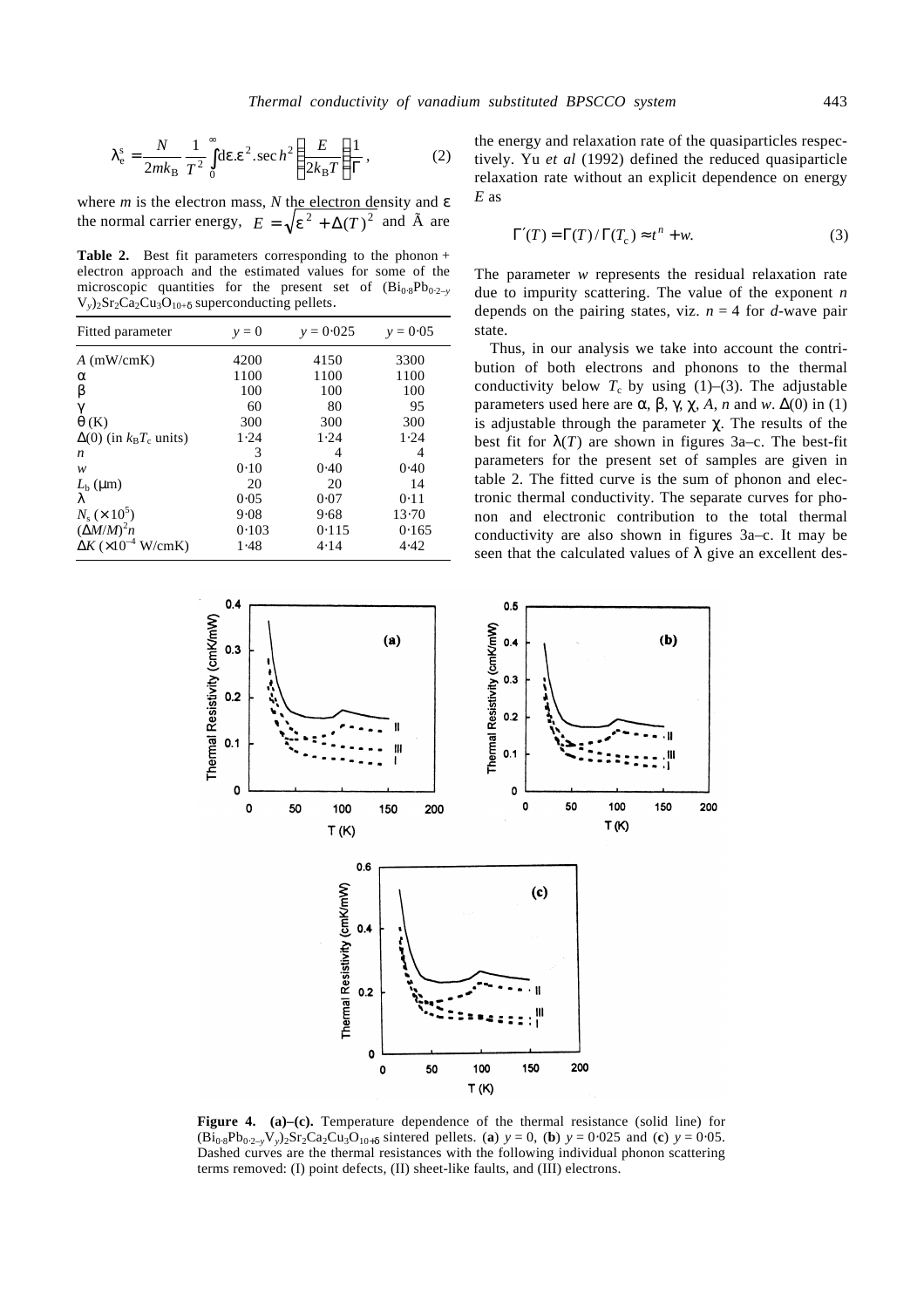cription of the measured data over the entire temperature range from 10–150 K for all the samples. Using the expressions given by Tewordt and Wolkhausen (1989), viz.

$$
A = (4\mathbf{p}/3)^{1/3} (2\mathbf{p})^{-1} (k_B^2 \mathbf{q}/ha^2) (T_c / \mathbf{q})^3 L_b,
$$
 (4)

$$
\mathbf{g} \cong (\mathbf{p}/2)(k_{\mathrm{B}}T_{\mathrm{c}}/\bar{t})(L_{\mathrm{b}}/a)\mathbf{I}_{\mathrm{la}},
$$
\n(5)

where *q* is the Debye temperature, *a* an average of the lattice constants,  $L<sub>b</sub>$  the mean free path for boundary scattering of phonons, *t* the effective hopping matrix element for a two-dimensional tight-binding band of electrons, and  $I<sub>la</sub>$  the coupling strength between electrons and longitudinal-acoustic phonons. Using the best-fitted values of *A* and  $g$  for our samples, we estimate the values of  $L<sub>b</sub>$  in the range  $10-14 \mu m$  and  $I_{1a}$  between 0⋅05 and 0⋅11. In these estimates, we have used  $q = 300$  K,  $a = 3.8$  Å and  $t = 5000$  K. The calculated values of  $L<sub>b</sub>$  for different samples are within 10–15% of the measured particle size determined from SEM and the value of  $I_{1a}$  is also comparable with the reported values (Peacor *et al* 1991; Ting *et al* 1994). However, the estimated energy gap parameter  $\Delta(0)$  is smaller than the BCS value. It may be noted that the fitting procedure as outlined above, is not very sensitive to this parameter and even a larger value of  $\Delta(0)$  does not have significant influence on the quality of the results reported. It is worthwhile to mention here that the analysis assuming purely electronic contribution to *l* for  $T < T_c$ and taking  $I_{\text{ph}}$  to remain unaffected by superconducting transition (Yu *et al* 1992; Houssa and Ausloos 1996a), does not yield any reasonable fit to our measured data on pure and vanadium substituted (Bi–Pb)2223 samples.

We further attempted to identify the most dominant scatterers in our samples, particularly near  $I_{\text{max}}$ . This is shown in figures 4a–c, where we have plotted thermal resistance against temperature with a given scattering process removed, along with the curve for the thermal resistance of the samples corresponding to the best-fit parameters. From such plots we observe that the most dominant scatterers of phonons are the point defects. Using the best-fitted parameters, we further estimated the relative dominance of phonon-defect scattering  $W_{\text{PD}}$  with respect to all scattering. W<sub>PD</sub> is defined as

$$
W_{\rm PD} = \frac{w_{\rm pd}}{w_{\rm pd} + w_{\rm ps} + w_{\rm g}},
$$

where,  $w_{\text{pd}} = [1 - \mathbf{I}_{\text{ph}}/\mathbf{I}_{\text{ph}} \ (\mathbf{a} = 0)]$  and  $\mathbf{I}_{\text{ph}} \ (\mathbf{a} = 0)$  are the lattice thermal conductivity calculated from TW equation by omitting the phonon-defect scattering term. It is seen that phonon-defect scattering in the present set of samples constitutes about 50% of the total scattering in the normal state thermal conductivity, which is in agreement with Cohn *et al* (1992) for their YBCO samples.

## **4. Conclusions**

In summary, the thermal conductivity of superconducting  $(Bi<sub>0.8</sub>Pb<sub>0.2-v</sub>V<sub>v</sub>)<sub>2</sub>Sr<sub>2</sub>Ca<sub>2</sub>Cu<sub>3</sub>O<sub>10+*d*</sub> samples has been studied$ as a function of temperature between 10 and 150 K. Our analysis assuming the role of both phonons and electrons in the formation of peak below  $T_c$  gives an excellent agreement with the measured  $I(T)$  data for all the samples. Several microscopic quantities calculated from the best-fit parameters also give reasonable values. More sophisticated model that includes a *d*-wave gap parameter and the influence of van Hove singularity on the thermal conductivity (Houssa and Ausloos 1996b; Houssa *et al* 1996, 1998) should help towards better understanding of the role of electrons and phonons in the origin of the observed features of thermal conductivity below  $T_c$  in ceramic superconductors.

#### **Acknowledgement**

One of the authors (AKD) acknowledges the Council of Scientific and Industrial Research, New Delhi, for providing financial assistance for this work in the form of a Senior Research Fellowship.

### **References**

- Aliev F G, Moschalkov V V and Pryadun V V 1989 *Physica*  **C162-164** 572
- Anderson B, Sundqvist M B, Niska J and Loberg B 1994 *Phys. Rev.* **B49** 4189
- Ausloos M and Houssa M 1993 *Physica* **C218** 15
- Ausloos M and Houssa M 1999 *Supercond. Sci. Technol.* **12** R103
- Bardeen J, Rickayzen G and Tewordt L 1959 *Phys. Rev.* **113** 982
- Bernasconi A, Felder E, Hulliger F, Ott H R, Fisk Z, Greuter F and Schueler C 1988 *Physica* **C153-155** 1034
- Bonn D A, Dosanjh P, Liang R and Hardy W W 1992 *Phys. Rev. Lett.* **68** 2390
- Castellazzi S, Cimberle M R, Ferdeghini C, Giannini E, Grasso G, Marre D, Putti M and Siri A S 1997 *Physica* **C273** 314
- Chawlek J M, Uher C, Whitaker J F and Mourou G A 1990 *Appl. Phys. Lett.* **57** 1696
- Cohn J L, Wolf S A, Vanderah T A, Selvamanickam V and Salama K 1992 *Physica* **C192** 435
- Cohn J L, Kresin V Z, Reeves M E and Wolf S A 1993 *Phys. Rev. Lett.* **71** 1657
- Dey T K and Barik H K 1992 *Solid State Commun*. **82** 673
- Dey T K, Barik H K and Chopra K L 1991 *Solid State Commun*. **80** 185
- Fung P C W *et al* 1990 *Solid State Commun.* **75** 211
- Houssa M and Ausloos M 1994 *Physica* **C235** 1483
- Houssa M and Ausloos M 1996a *Physica* **C257** 321
- Houssa M and Ausloos M 1996b *Physica* **C265** 258
- Houssa M, Ausloos M and Durezewski K 1996 *Phys. Rev.* **B54** 6126